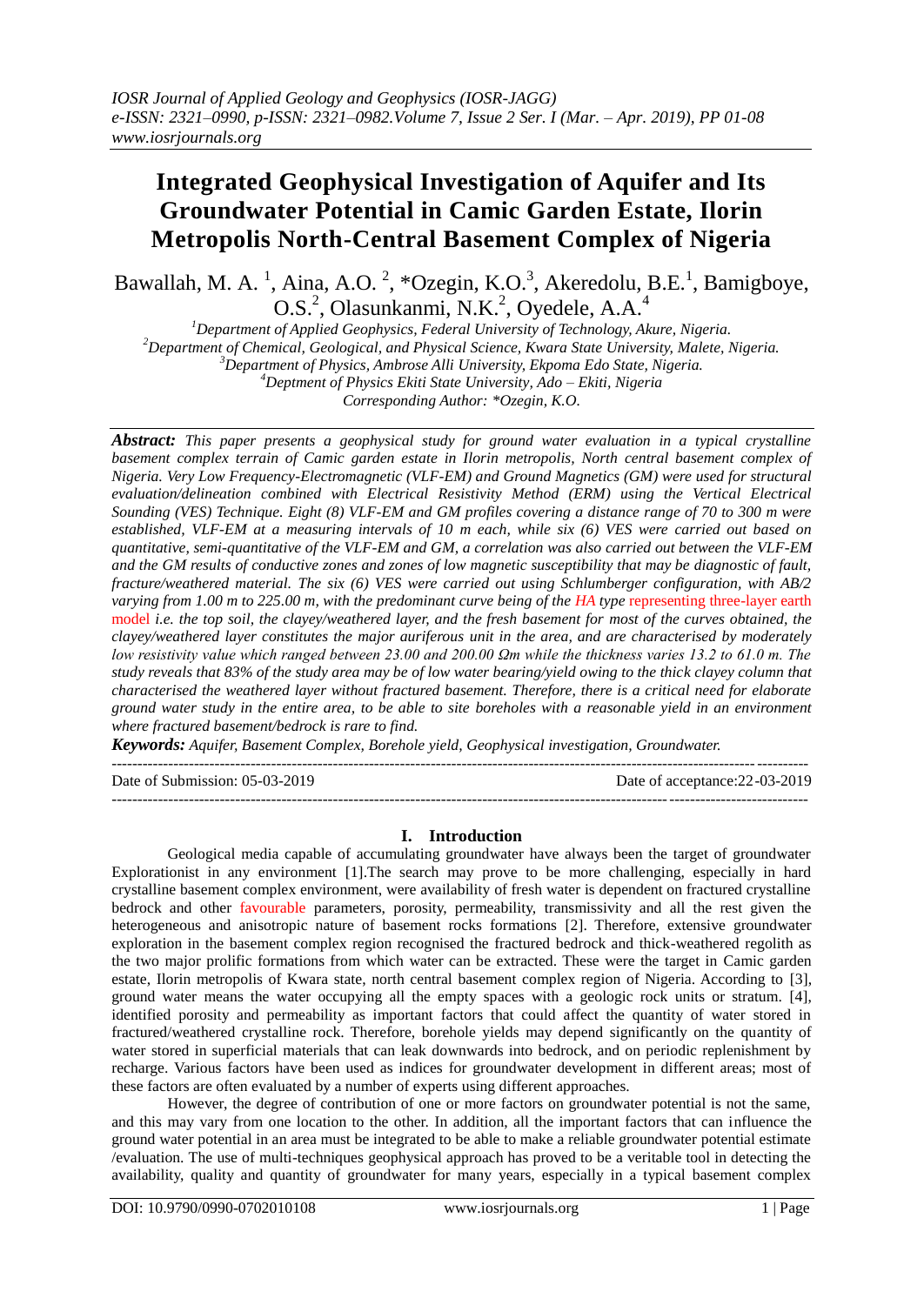terrain as employed by [5, 6, 7, 8].

Multi-technique geophysical approach may be adopted, especially, in the delineation of structures in the search of groundwater in a basement complex terrain. The application of Electromagnetic (EM) and magnetic methods [7] as a reconnaissance tool in delineating conductive and low susceptibility zones respectively may be diagnostic of fracture/faults; fissures, cracks; joints and deep saturated fractured bedrocks in basements terrains. These play a vital role in delineating a host to ground water occurrence/ accumulation. The development of potable water is crucial to the resident of Camic garden, especially given a situation of many failed/abortive boreholes in an ever increasing population in a metropolitan city of Ilorin with a steady and ever increasing demand for potable water, the need for an elaborate groundwater search becomes imperative. More also, these methods are faster and cost effective compared to other geophysical methods. In addition, electrical resistivity method was adopted to provide information on horizontal beddings and subsurface layer parameters. This method is considered as a comprehensive means by estimating apparent resistivity, depth and thickness of the subsurface layers with a view of defining conductive zones. [9], proved that resistivity of rocks are controlled by the bulk resistivity eB of the sub-surface rocks and that of the formation water, ⅇW, that filled the pores spaces given by equation

$$
F = eB/eW \tag{1}
$$

Where f is the formation factor,  $\mathcal{C}B$  is the bulk resistivity of the subsurface rock and  $\mathcal{C}W$  is the resistivity of water within the pore space, making the choice of electrical resistivity method very relevant in this study.

This study presents the use of geophysical methods in the delineation of bedrock structures, and identification of lithological units, required in the determining the possible nature of the auriferous units that are critical to the ground water bearing in the area. More so, that the area is characterised by many cases of abandoned/failed boreholes, Hence, a detailed understanding of the geologic and hydro geologic characteristics of the crystalline bedrock, as well as the regional tectonic setting, which are very essential in siting a highly productive borehole [10], to be able to meet both the domestic as well as industrial water needs of the people of this area. Prior to this research work, the study area is noted for common cases of failed\abortive and boreholes with extremely low yield, with no previous existing literature. Therefore the current effort is directed at unveiling the situation with a view to find a lasting solution to the problem of providing viable, potable and sustainable water for the people of this area.

#### **II. Location and Geology of the Study Area**

The area of study is within Camic garden, Ilorin, Kwara State. Its geographical coordinates are 671000- 671400N and 944500-945100E of the Universal Traverse Mercator UTM (Figure 1a), it is accessible by trunk "C" roads via Ilorin and Sobi Barrack road, the area is situated on an elevated terrain (270 - 300 m) above the sea level and the topography is gentle. Vegetation is sparsely distributed, while part of it has been cleared for physical development. There are visible presence of well and boreholes within the area but often with low yield and many a time abortive. The use of borehole is desirable for the use of the people in the area especially for their domestic use. The rock exposure and laboratory analysis revealed extensively weathered granite/banded gneiss, intruded by pegmatite sills. Mineralogical, quartz at 45% feldspar at 30%, and biotite at 20%, with 5% of other minerals making up the mineralogy of the gneiss, while quartz at 50%, feldspar at 35% and biotite at 15% makes up the pegmatite. The trend is  $150^\circ$ ,  $88^\circ$  while the width  $\approx$  30 cm and traceable over 3 mm length. The gneiss strike/dips are 152/18°W, 156/22°N, 056/14°W with joint direction of 006°, 078°. The angle of quartz crystals stretch along east-west direction, which corresponds to the foliation plane. The other has remained relatively unaffected. The dimension respectively, are  $3.5 \times 2$  cm,  $3 \times 3.5$  cm, the thickness of foliation plane varies from 1mm to 30 mm, locally the strike/dip is of 078/18°SW and fracture line of 164°, 140°, 184° and 82°.

The study area is situated in the tropical/humid rain forest region, with a climate characterised by wet and dry seasons. The wet season usually occurs from March to October and is dominated by a heavy thunderstorm. The dry season occurs from November to march when the area is under the influence of northeasterly winds. The annual rainfall ranges between/about 1000 and 1500 mm. the annual temperature varied from about 18 ℃ for a very cold day and 34 ℃ for very hot day [11]. The geology of the study area is characterized mainly by the presence of older granite and undifferentiated basement complex [12]. There are no visible outcrops in the study area. Locally, granitic and gneissic basement rocks overlain by relatively thick covering of weathered materials underlie the area.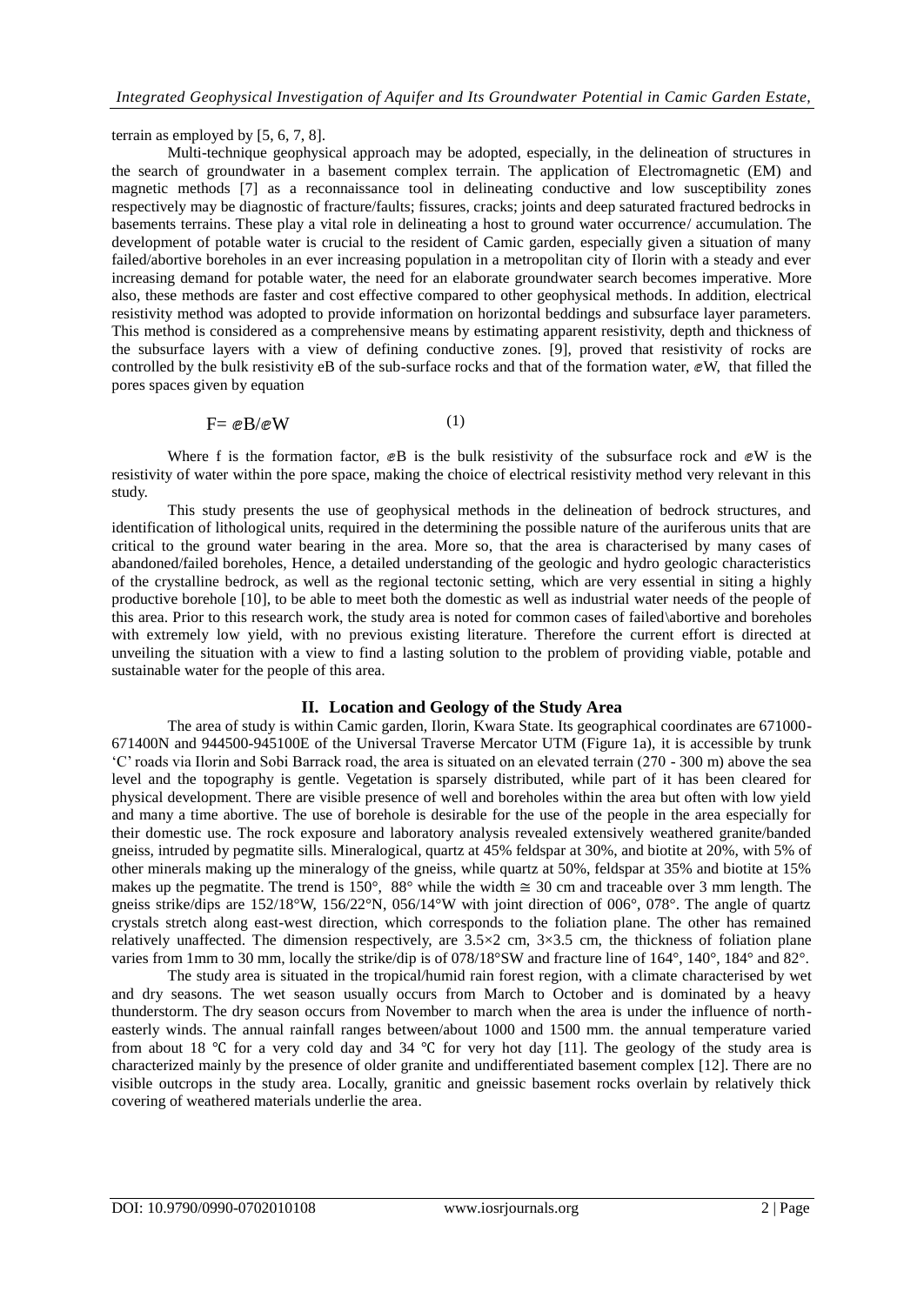### **III. Material and Methods**

Both the VLF-EM and magnetics profiles were carried out using ABEM WADI instrument and protonprecision magnetometer G.19T respectively. Measurements were carried out at interval of 10m long along eight traverses with length ranging from 70 to 300 m. The traverses were established in the south-west, north-east (SW-NE) and east to west (E-W) direction. A total of 149 stations were occupied, utilising a frequency of 27.2 kHz for the EM equipment. The ABEM WAD1 (receiver) rely on the electromagnetic field generated military navigation radio (transmitter) working in the VLF frequency band (15-30 KHz) as the principal electromagnetic field. [13] reported that radio waves are very low frequency could be applied to prospect for conductive mineral deposits. This has brought about the wide range use of VLF transmitter at various locations around the world being employed in prospecting for conductive near surface structure, which may be associated with fault, fracture, crack, joints and weathered materials. The equipment was developed based on a principle of induction i.e. an inductive survey technique. The receiver measures the secondary electromagnetic effect resulting from the transmitter, primary field as amplitude and face of geologic subsurface structure. The raw real/ or filtered real, R (in phase) and the raw of filtered imaginary I (quadrature) as a reflection of the secondary field component resulting from the sub-surface geology of the study area. The equipment is very sensitive to the ground conductivity. The raw real VLF records were processed with the aid of an inbuilt filtering program provided in the ABEM WAD1 equipment, as well as the software package, Karous-Hjelt and Fraser filtering (KHF) which was applied to the very low frequency EM geophysical data. By the filtering process, real data anomaly inflections appear as peak positive anomalies and false VLF anomaly inflection points as negative anomalies [14].

The primary field of very low frequency EM generated by the radio transmitter has an horizontal magnetic component Hy and a vertical electrical component Ez; the two are perpendicular to the direction of propagation (x). The earth resistivity discrepancy created horizontal component Ex of the electric field, thereby modifies the horizontal magnetic component Hy [15]. The measurements of both Hy and Ex constitute the VLF resistivity which uses similar principles as the natural magneto telluric method. The earth's impedance is therefore defined as [16];

Z=Ex/Hy

(2)

ABEM 4000 Resistivity meter was used for the vertical electrical resistivity using Schlumberger array configuration with AB/2 ranging from 1.00 m to a maximum of 225.00 m.

The magnetic measurements were obtained using the G.I9T proton precession total field magnetometer over 149 stations at 10m measuring intervals. The data were subjected to diurnal and drift correction. The regional was removed from the corrected to obtain the residual upon which the susceptibility map of the study area was generated using the Oasis Montaj software package.

#### **IV. Data acquisition and processing**

The geophysical investigation involved the use of Magnetic profiling, VLF-EM profiling and Electrical Resistivity Sounding (ERS). Eight traverses of length ranging from about 70 – 300 m were established in the E-W direction. The Magnetic and VLF-EM profiling used station separation of 10m. Six (6) VES using Schlumberger configuration were carried out as obtained from the VLF-EM results. The Schlumberger arrangement is such that the electrode spacing "AB/2" is at least five times greater than the potential electrodes and of the current electrodes is located at the infinity. The electrode spread begins from  $AB/2$ <sup>2</sup> = 1.00 m to a maximum spread (AB/2) of 225 m.

The field magnetic data were subjected to the diurnal and drift correction. The regional was removed from the corrected data so as to emphasize the residual. The residual data represents, presumably effects of the intermediate zone of interest after near surface noise and the regional have been removed. This correction removes the background effect. The VLF-EM data were processed by applying Fraser and Karous-Hjert filter. The [17] filtering on the in-phase component to removes complex patterns before interpretation. The Karous-Hjert a statistical linear filter, this filter provides an apparent depth profile from the current density which is derived from the magnitude of the vertical component of the magnetic field a specific location. The apparent resistivity data obtained from the VES survey were presented as depth sounding curves. These data were processed using a partial curve matching, the result of the curve matching was fed into the computer as a stating model in an iterative forward modeling technique, upon which Subsurface geoelectric model were generated and presented as layer resistivity and thickness.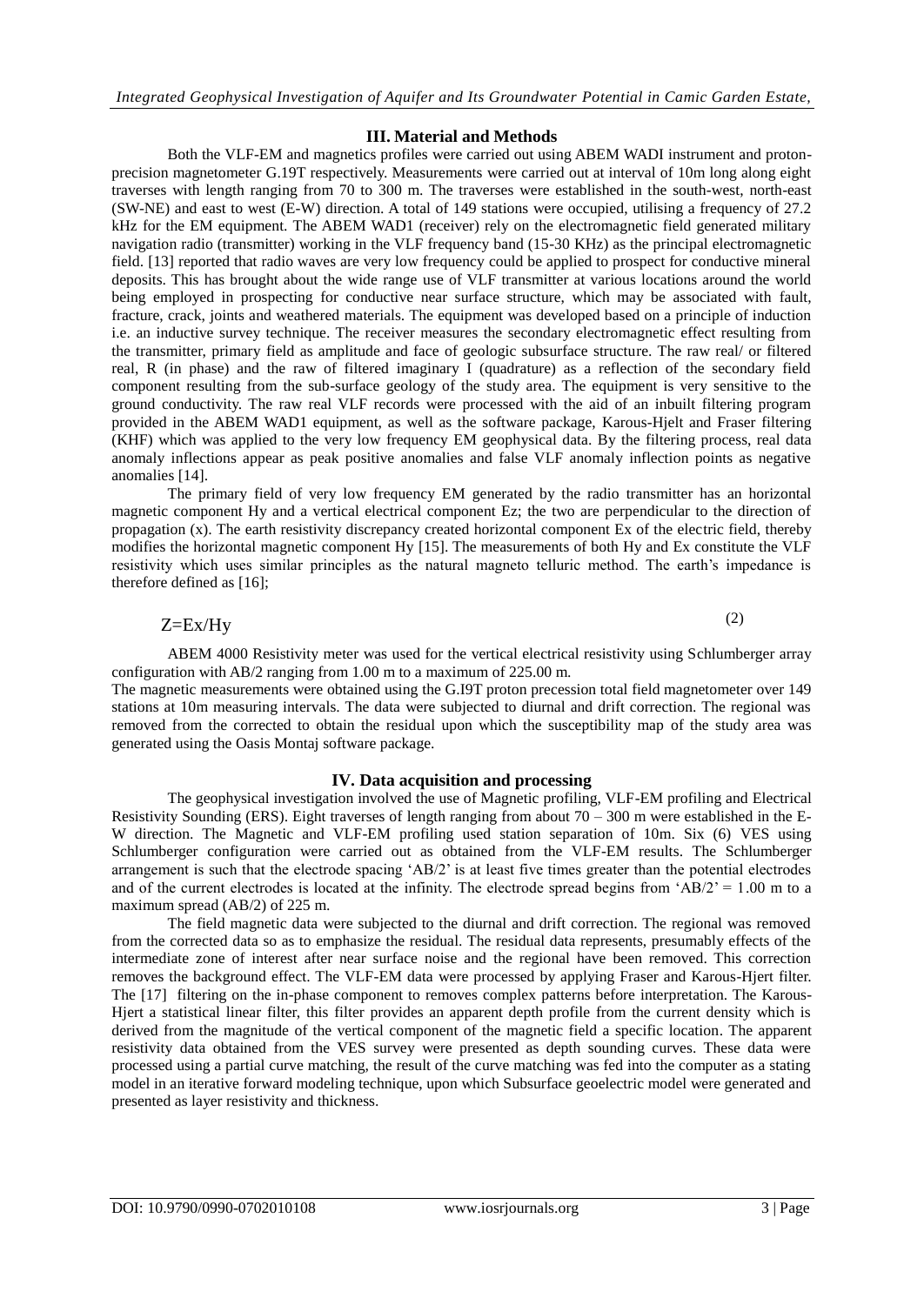### **V. Results and Discussion**

## **EM profiles and magnetic susceptibility map**

The VLF profiles: profile 1, (fig. 1i) this covers a distance of 220 m from which an inflection of positive anomaly was obtained at three stations i.e. 160.00 m, 165.00 m and 190.00 m. Profile 2, (fig. 1ii) had three positive peaks / inflection points, i.e. at 80.00 m, 170.00 m and 250.00 m. Profile 3, (fig.1iii) had one point of interest which was observed at 20.00 m, which also coincides with the same station on profile 4 (fig. 1iv). At profile 5, (fig.1v) the positive peak / inflection points between the raw real and the filtered real anomaly occurred at 120.00 m, 160.00 m, and 190.00 m. while it was obtained at 130.00 m and 190.00 m on profile 6 (fig. 1vi). The positive inflection point (positive peak anomaly) occurred at 20.00 m, 40.00 m, 50.00 m, 110.00 m and 150.00 m on profile 7,(fig. 1vii) while it occurred at 110.00 m and 180.00 m respectively on profile 8 (fig. 1viii). The most profound point of interest, with respect to the signature, nature / extent of anomaly within the study location occurred on profile five and six within 120 and 190 m, it has a trend extending for about 60 to 70 m and a width extent of about 100 m.

The representative results of the raw real, Fraser filtered data plot as well as karous-Hjelt 2-D pseudosection for profile 1 to 8 are shown in fig 1 (i) to 1 (viii). The interpretation of the profiles, the pseudo-section and susceptibility map were qualitative or semi-quantitative. The inflection of the raw real with the Fraser filter i.e. the positive peaks are mapped as linear features. These points correspond to the conductive zones and are promising in ground water occurrence/exploration as they often correspond to zones with high conductivity, characteristics of water bearing formation in fractured/faults, cracks, and regolith in basement complex terrain [18, 19]. The asymmetry of conductive structures is dipping. Anomalies suggest that the varying amplitude exhibited by the anomalies are mostly controlled by fig. 1(i)-1(viii) corresponds to the K-H filter, 2-D inversion current density and change in conductivity as a function of depth.

Qualitatively, the pseudo-section enables possible discrimination between conductive and resistive features which are depicted in the section with color codes, where high positive value corresponds to conductive sub-surface structure and low negative values are related to resistive structures with fractures / conductive features are mapped independently on the respective profiles. The mapping of conductive zones (structures) enabled the identification /delineation of points of EM anomaly upon which six vertical electrical were established, after a reasonable degree of correlation had been made with magnetic susceptibility map of the study area (Figure 2).

Magnetic susceptibility map of the study area was characterised by low susceptibility zones at about 80 m and 160 m on profile1. Observed at about 20 m, 120 m and 185 m on profile 2 with similar trend extending to other profiles. The major zones of low magnetic susceptibility occurred at profiles 1,4,5 and 6 extending to transverse seven, which occur between 80 m and 170 m, i.e. lateral extent of 90 m and width extent of about 100 m; here a fairly reasonable weathered layer thickness was obtained from the result of vertical electrical sounding in the study area.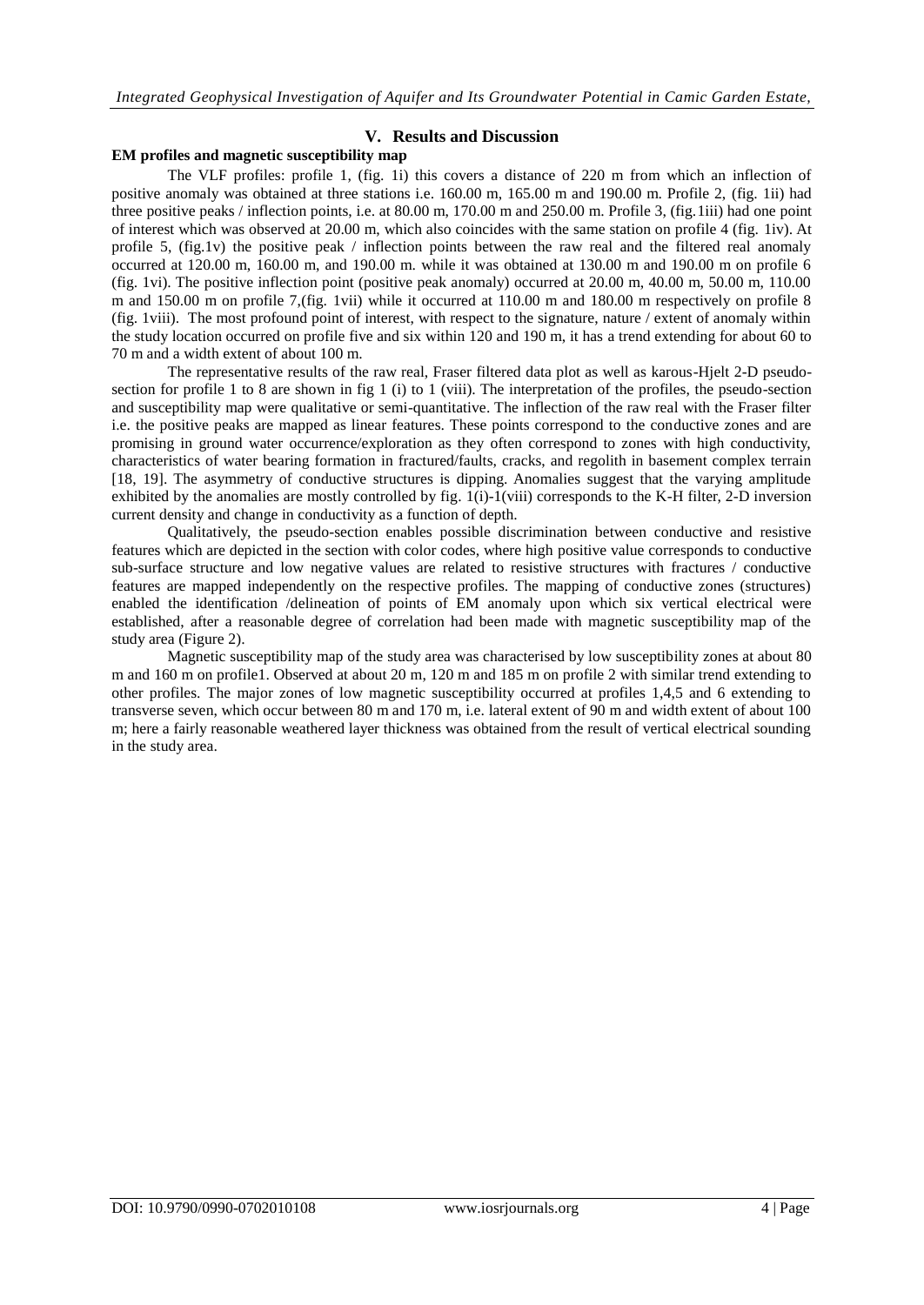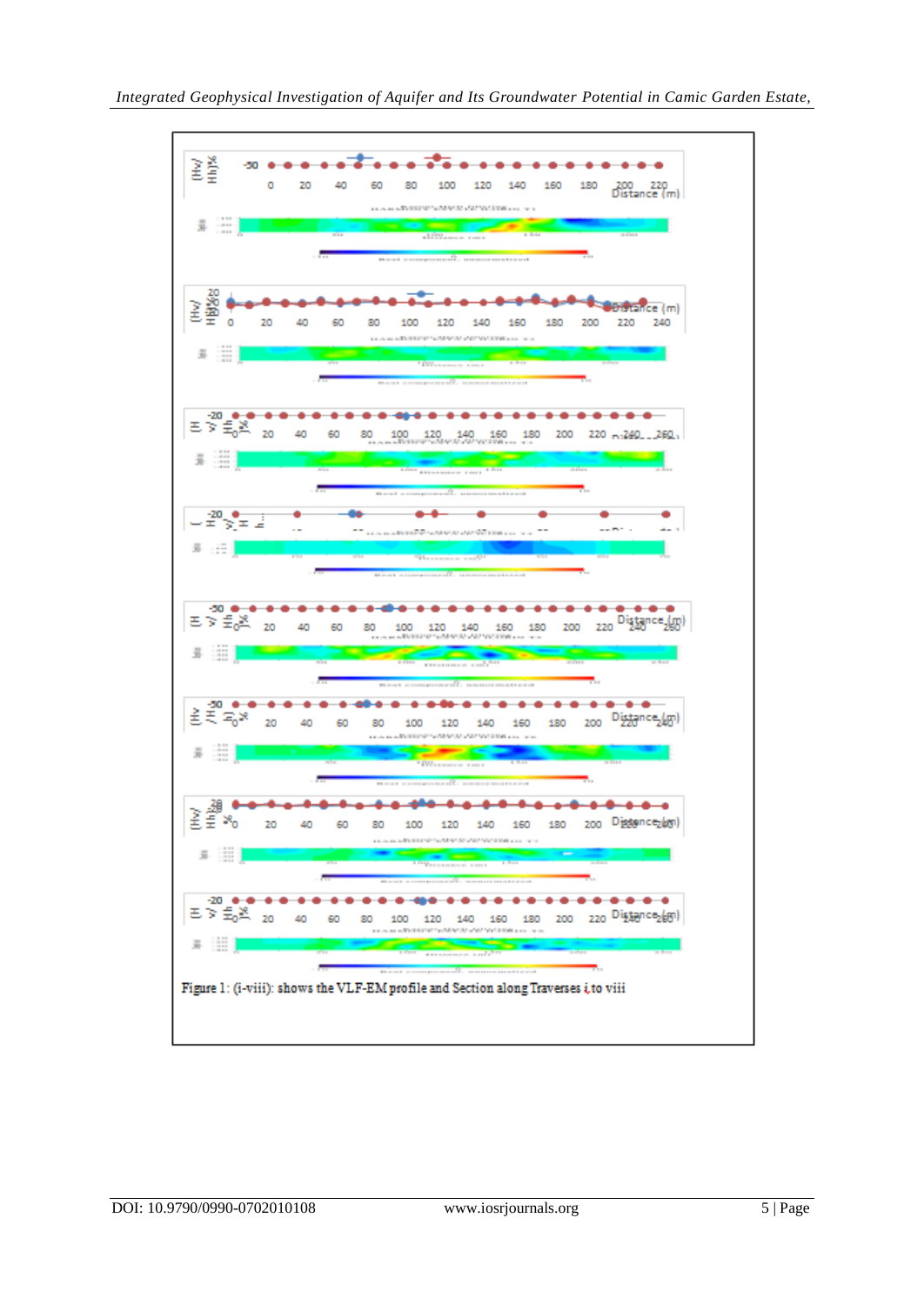

## **Vertical Electrical Sounding Curves**

The curve type obtained in the study area was similar in nature, and seemed indicate the nature of the auriferous zones in the study location. The curve type obtained is the HA curve,  $(\rho_1 > \rho_2 < \rho_3 < \rho_4)$  representing three-layer earth model, with moderately thick clayey sand and thick weathered basement with no noticeable fractured basement and hence may be partly responsible for many case of low borehole yield/abortive boreholes that exists in the area. Figure 3 shows the typical VES sounding HA curves obtained from the data interpreted in the study area and this is shown in table 1.

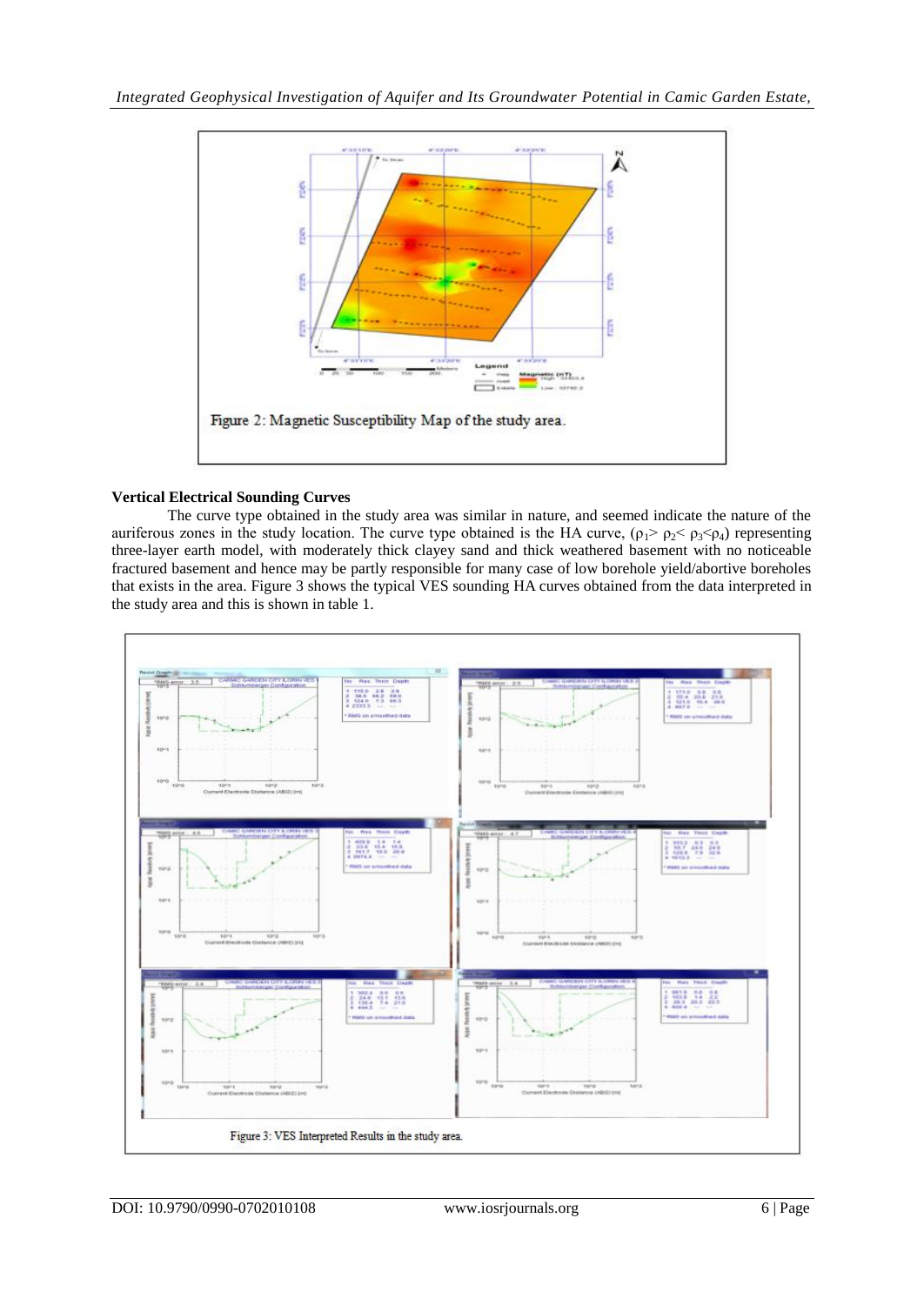| <b>VES Station</b> | Layer                            | Resistivity<br>$(\Omega m)$ | <b>rable 1.</b> Summary Or vest results.<br>Layer thickness (m) | Depth (m)                 | Curve type | <b>Infer Lithology</b>       |
|--------------------|----------------------------------|-----------------------------|-----------------------------------------------------------------|---------------------------|------------|------------------------------|
| VES1               | $\rho_{\!\scriptscriptstyle 1}$  | 115.0                       | 2.8                                                             | 2.8                       | <b>HA</b>  | Topsoil (Clayey sand)        |
|                    | $\rho_{\scriptscriptstyle 2}$    | 38.5                        | 56.2                                                            | 59.0                      |            | Weathered basement           |
|                    | $\rho_{3}$                       | 124.0                       | 7.3                                                             | 66.3                      |            |                              |
|                    | $\rho_{\scriptscriptstyle 4}$    | 2333.3                      | $\mathbb{Z}^{\mathbb{Z}}$                                       | ä,                        |            | Fresh basement               |
| VES <sub>2</sub>   | $\rho_{\text{\tiny{l}}}$         | 171.0                       | 0.8                                                             | 0.8                       | HA         | Topsoil (Clayey sand)        |
|                    | $\rho_{2}$                       | 55.4                        | 20.8                                                            | 21.6                      |            | Weathered basement           |
|                    | $\rho_{3}$                       | 121.5                       | 16.4                                                            | 38.0                      |            |                              |
|                    | $\rho_{\scriptscriptstyle 4}$    | 867.0                       | $\mathcal{L}^{\mathcal{A}}$                                     | ÷.                        |            | Fresh basement               |
| VES3               | $\rho_{\text{\tiny{l}}}$         | 409.9                       | 1.4                                                             | 1.4                       | <b>HA</b>  | Topsoil (lateritic hard pan) |
|                    | $\rho_{2}$                       | 23.8                        | 15.4                                                            | 16.8                      |            | Weathered basement           |
|                    | $\rho_{3}$                       | 161.7                       | 10.0                                                            | 26.8                      |            |                              |
|                    | $\rho_{\scriptscriptstyle 4}$    | 2674.4                      | $\mathbb{Z}^{\mathbb{Z}}$                                       | $\mathbb{Z}^{\mathbb{Z}}$ |            | Fresh basement               |
| VES4               | $\rho_{\text{\tiny{l}}}$         | 333.2                       | 0.3                                                             | 0.3                       | HA         | Topsoil (Clayey sand)        |
|                    | $\rho_{2}$                       | 56.7                        | 24.6                                                            | 24.9                      |            | Weathered basement           |
|                    | $\rho_{3}$                       | 129.9                       | 7.9                                                             | 32.8                      |            |                              |
|                    | $\rho_{\scriptscriptstyle 4}$    | 1613.3                      | $\mathcal{L}$                                                   | $\overline{a}$            |            | Fresh bedrock                |
| VES5               | $\rho_{\!\scriptscriptstyle 1}$  | 302.4                       | 0.5                                                             | $\overline{0.5}$          | HA         | Topsoil (Clayey sand)        |
|                    | $\rho_{\scriptscriptstyle 2}^{}$ | 24.9                        | 13.1                                                            | 13.6                      |            | Weathered basement           |
|                    | $\rho_{3}$                       | 136.4                       | 7.4                                                             | 21.0                      |            |                              |
|                    | $\rho_{\scriptscriptstyle 4}$    | 444.5                       | $\mathcal{L}_{\mathcal{A}}$                                     | ä,                        |            | Fresh basement               |
| VES6               | $\rho_{\scriptscriptstyle 1}$    | 981.9                       | 0.8                                                             | 0.8                       | HA         | Topsoil (lateritic hard pan) |
|                    | $\rho_{2}$                       | 103.9                       | 1.4                                                             | $2.2^{\circ}$             |            | Weathered basement           |
|                    | $\rho_{3}$                       | 28.3                        | 20.3                                                            | 22.5                      |            |                              |
|                    | $\rho_{\scriptscriptstyle 4}$    | 602.4                       | $\overline{a}$                                                  | ÷,                        |            | Fresh basement               |

| <b>Table 1:</b> Summary of VES results. |  |
|-----------------------------------------|--|
|-----------------------------------------|--|

Table 1 shows the variations of resistivity and thickness values of the sub-surface layers within the study area. Two sections were constructed in the survey area along E-W (VES1 – VES4) and NE-SW (VES5 – VES6). The section generally revealed the detail of three sub-surface layers; the top soil, the weathered layer, and the fresh basement. The top soil is relatively thin characterised by resistivity values that ranged from 115.0 – 981.9 Ωm and layer thickness of between 0.3 - 2.8 m. It can be deduced that the top soil is made up of clayey sand to the lateritic hard pan, based on the resistivity values of the top soil. The weathered layer beneath the topsoil is characterised by moderately low resistivity values that varied from  $23.8 - 161.7 \Omega$ m and thickness of 1.4 and 56.2 m. This layer was considered to be the major aquifer unit of the study area as it reflects moderately low resistivity and appreciable layer thickness, considered fairly good enough to be of hydrogeological significant in the study area. However, the basement terrain of Camic garden is characterised by high resistivity that varied from 444.5 to 2,674.4  $\Omega$ m.

## **VI. Conclusion**

This study successfully integrated geophysical techniques involving Very Low Frequency-Electromagnetic (VLF-EM), magnetics, and Electrical Resistivity (ER) for the purpose of delineating conductive/zones of weakness material within the crystalline basement complex environment of Camic garden in Ilorin Metropolitan City North Central basement Complex region of Nigeria.

The results/interpretation of the VLF-EM profiles, and corresponding 2D model combined with magnetics, identified fracture/conductive/ weak zones, which were further investigated using VES. The geoelectric parameters obtained from the vertical electrical sounding data were used to generate geoelectric sections that were relied upon in the assessment of the hydrogeological parameters of the subsurface of Harmony Estate